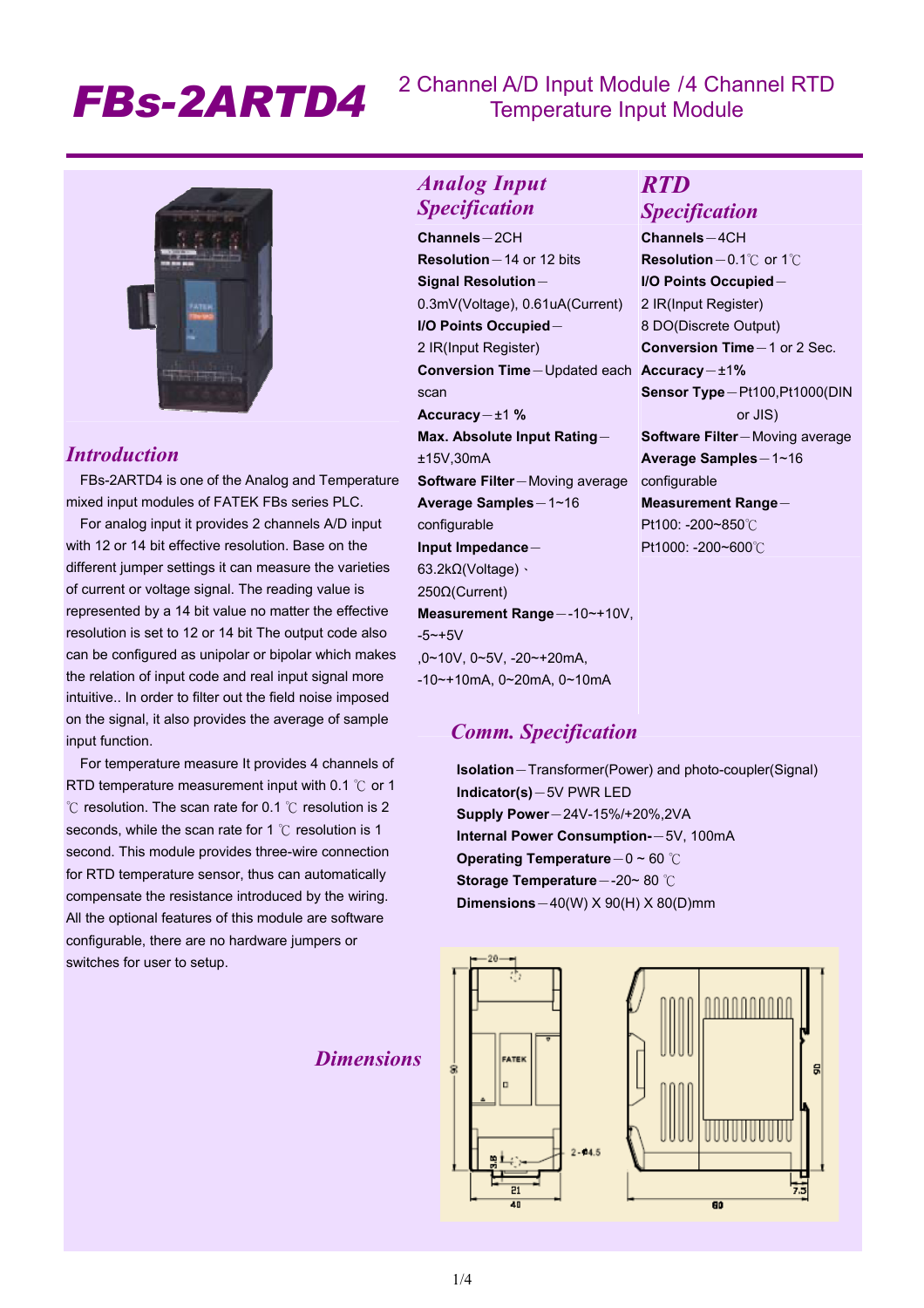## *FBs-2ARTD4* 2 Channel A/D Input Module /4 Channel RTD Temperature Input Module

*Wiring Diagram* 

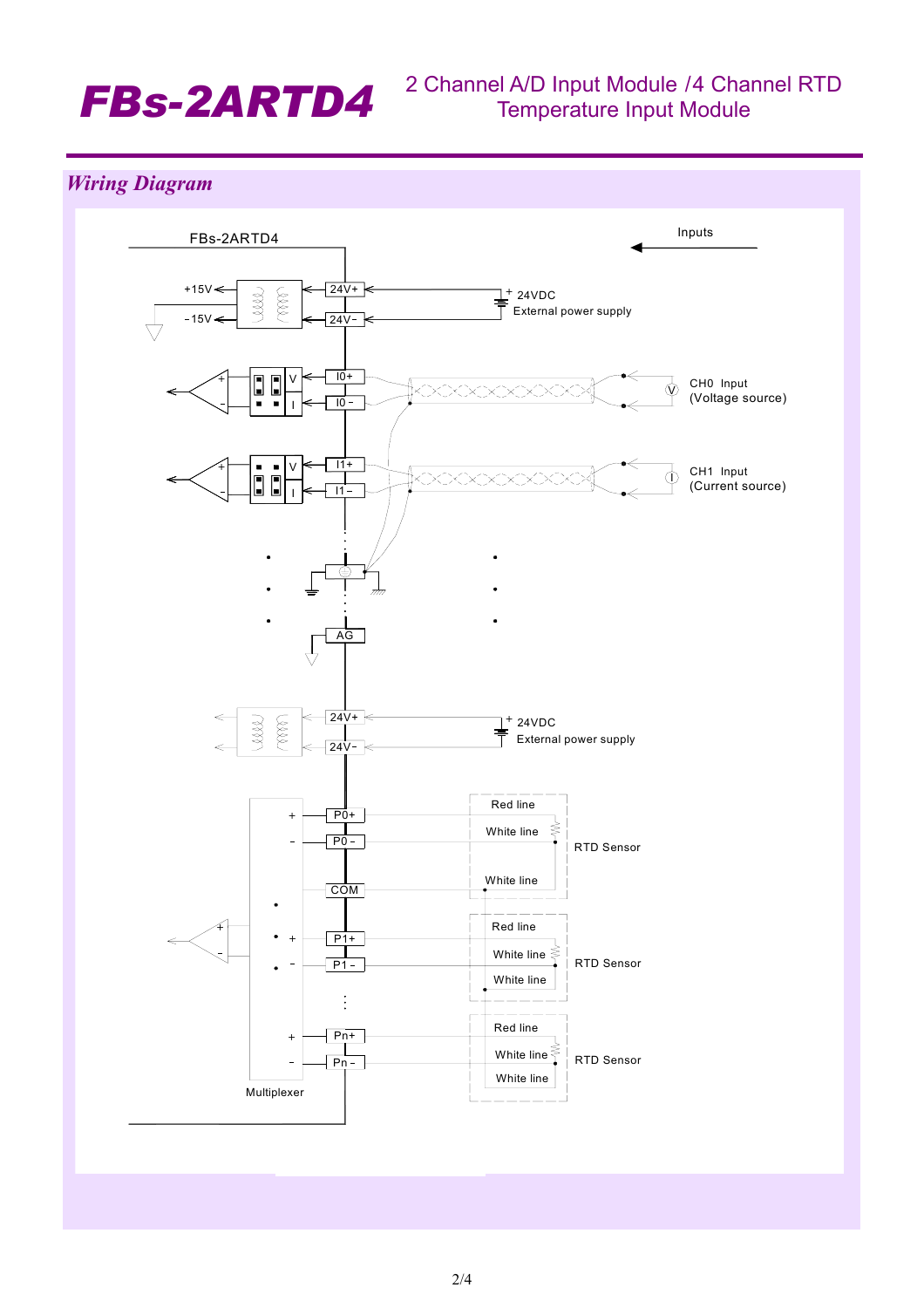### *A/D Jumper Setup*

### *Input Code Format Selection*

 There are two input data formats can be selected which are bipolar and unipolar. The range of input value is 0~16383 for unipolar format while bipolar is -8192~8191. The two extreme values of each range corresponding to the minimal and maximal input signal. For example, if chose the -10V~+10V type signal, for 10V input signal the input value is 16383 for unipolar format while the bipolar format is 8191. Normally the input code format setting is consistent with input signal type (bipolar coded for bipolar input signal, unipolar coded for unipolar input signal). Only when use the FUN32 for offset conversion should set the bipolar code for unipolar input signal (Please refer the FUN32 description). The code format of all input channels are set by the same JP1 jumper. The location and the setting of jumper of JP1 are shown at below

| <b>Corresponding Input</b>       | <b>JP1 Setup</b>     | <b>Code Format</b> |
|----------------------------------|----------------------|--------------------|
| $-10V \sim 10V(-20mA \sim 20mA)$ | JP <sub>1</sub><br>B | $-8192 - 8191$     |
| $-5V \sim 5V(-20mA \sim 20mA)$   |                      | $0 \sim 16383$     |
| $0V \sim 10V(0mA \sim 20mA)$     | JP1<br>B             | $-8192 - 8191$     |
| $0V \sim 5V(0mA \sim 10mA)$      |                      | $0 - 16383$        |





JP1